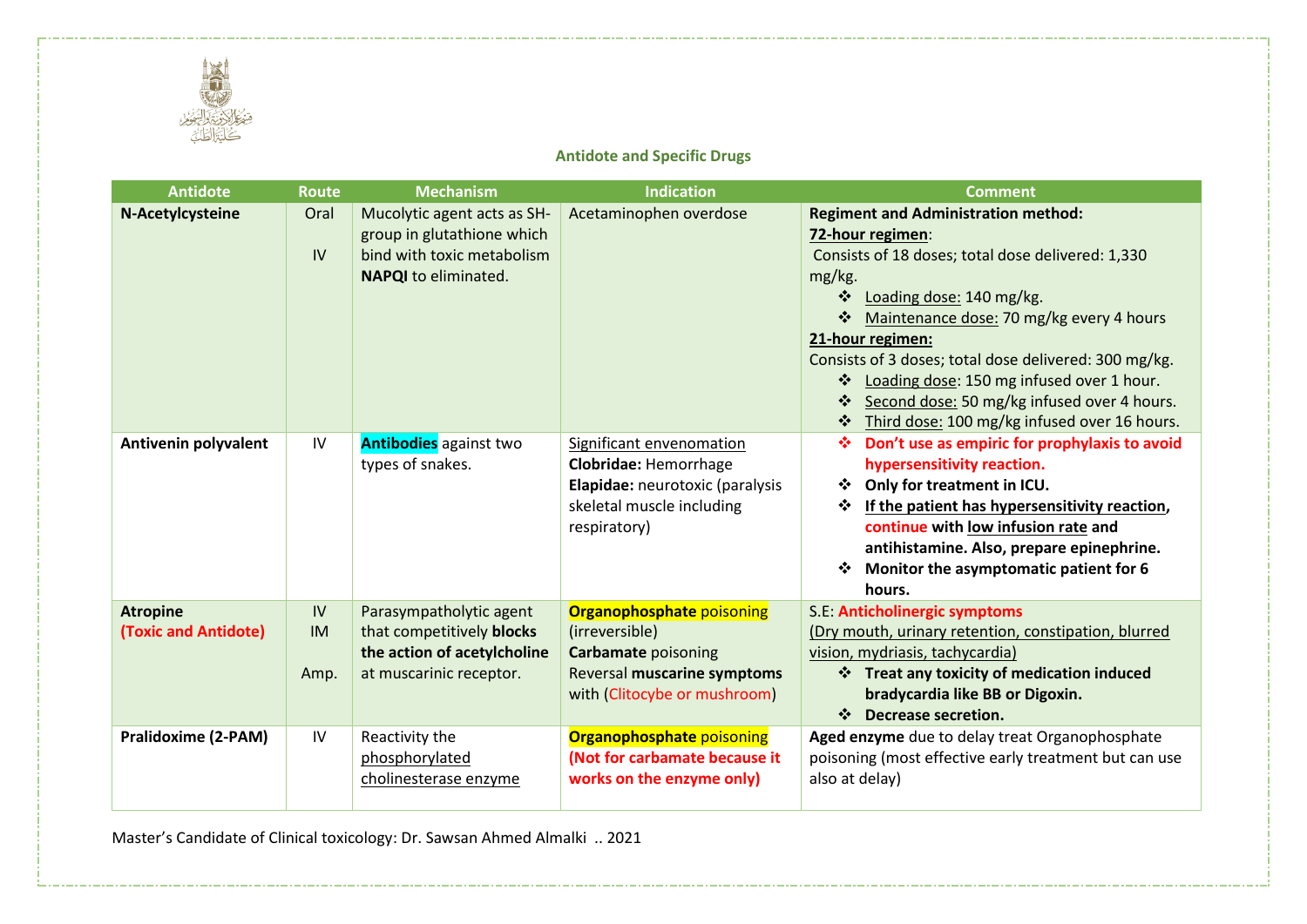

| كليترالطك                |             |                              |                                    |                                                            |
|--------------------------|-------------|------------------------------|------------------------------------|------------------------------------------------------------|
|                          |             | Effect nicotinic receptor to | <b>Muscle weakness with</b>        |                                                            |
|                          |             | prevent paralysis of muscle  | nicotinic manifestations           |                                                            |
| Physostigmine            | IV          | Reversible inhibitor of      | Anticholinergic syndrome           | Pass BBB                                                   |
| = Carbamine              |             | acetylcholinesterase         |                                    |                                                            |
| <b>BAL (Dimercaprol)</b> | IM          | 2 SH-group                   | Toxicity of arsenic, mercury,      | Need adequate renal function                               |
| (oily solution)          | <b>ONLY</b> | Dithiol-chelating agent      | Lead (Encephalopathy),             | Plumbism (chronic lead poisoning): use with Ca EDTA        |
|                          |             |                              | Plumbism, acute lead               | or DMSA                                                    |
|                          |             |                              | poisoning and gold.                |                                                            |
| <b>EDTA Calcium</b>      | IV          | Chelating agent and          | ❖ Symptomatic lead                 | <b>Better than BAL due to:</b>                             |
|                          |             | Mobilize lead from soft      | poisoning                          | ❖ Not eliminate endogenous metal >> less S.E               |
|                          |             | tissue to blood.             | ❖ Asymptomatic with                | Mobilize lead from soft tissue to blood (good              |
|                          |             |                              | high lead blood level              | for chronic cases)                                         |
|                          |             |                              |                                    | If the lead level in the blood very high : give first dose |
|                          |             |                              |                                    | of BAL and then start with EDTA to avoid the               |
|                          |             |                              |                                    | complication as encephalopathy or convulsion due to        |
|                          |             |                              |                                    | mobilize the lead to the blood.                            |
| <b>DMSA (Succimer)</b>   | Oral        |                              |                                    | The same as EDTA Ca but only oral form available so        |
|                          |             |                              |                                    | cannot use in encephalopathy or coma.                      |
| Penicillamine            | Oral        |                              |                                    | Not used due to a lot of S.E                               |
| Deferoxamine             | SC          | Chelating agent              | Sever Iron toxicity with<br>❖      | SC in thalassaemia patients                                |
|                          |             | Only linked with free iron   | sever shock or                     |                                                            |
|                          | IV          | in circulation and produce   | metabolic acidosis                 |                                                            |
|                          |             | ferrioxamine complex         |                                    |                                                            |
|                          |             | (vin rose color)             | ❖<br>Test dose                     |                                                            |
| <b>Benzodiazepines</b>   | Oral        |                              | <b>Treat symptoms of toxicity:</b> |                                                            |
|                          | IV          |                              | (sympathomimetic syndrome)         |                                                            |
|                          |             |                              | ❖ Anxiety and Agitation            |                                                            |
|                          |             |                              | Convulsions                        |                                                            |
|                          |             |                              | Muscle relaxant                    |                                                            |
|                          |             |                              | <b>Chloroquine poising</b><br>❖    |                                                            |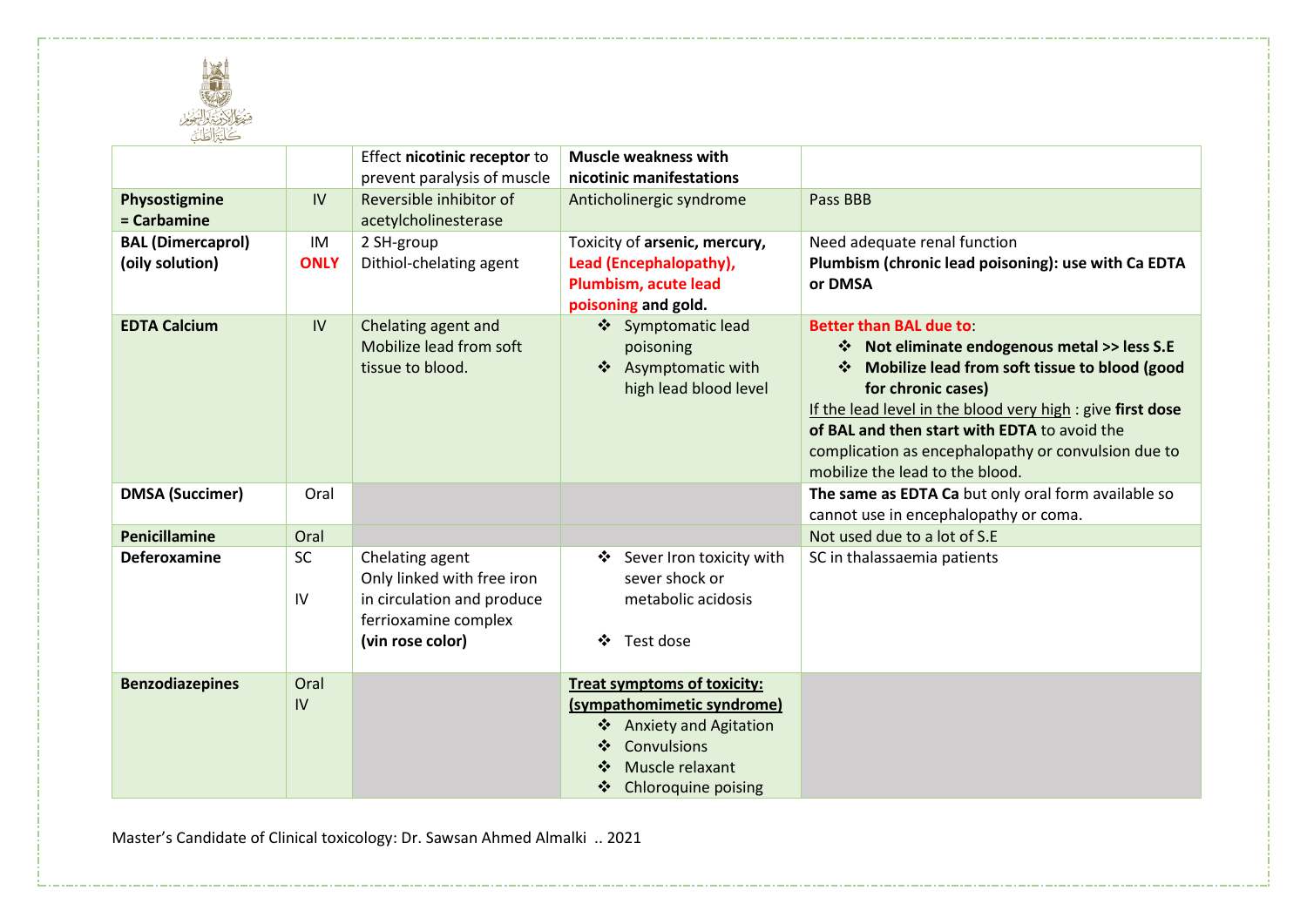

| كليترالطك                                     |                                   |                                                                               |                                                                                                                                                                                                                                                                                                                                                                                                                                                                                                                                |
|-----------------------------------------------|-----------------------------------|-------------------------------------------------------------------------------|--------------------------------------------------------------------------------------------------------------------------------------------------------------------------------------------------------------------------------------------------------------------------------------------------------------------------------------------------------------------------------------------------------------------------------------------------------------------------------------------------------------------------------|
|                                               |                                   |                                                                               | Alcohol or sedative-<br>❖<br>hypnotic withdrawal<br><b>Conscious sedation</b><br>❖                                                                                                                                                                                                                                                                                                                                                                                                                                             |
| Flumazenil                                    | IV                                | Selective competitive<br>inhibitor of CNS system<br>benzodiazepine receptors. | Benzodiazepines overdose<br>Postoperative                                                                                                                                                                                                                                                                                                                                                                                                                                                                                      |
| <b>Naloxone</b><br><b>Nalmefene (IV ONLY)</b> | <b>IM</b><br>IV<br>Endo-<br>trach | Pure opioid antagonist that<br>Competitive block opiate<br>receptor           | ❖ acute opioid poisoning<br>Naltrexone not use for acute opioid poisoning<br>because it has agonist effect BUT helpful in opioid<br>In coma cocktail<br>addicted<br>❖                                                                                                                                                                                                                                                                                                                                                          |
| <b>Benzotropine</b>                           | Oral<br>IV                        | Antimuscarinic agent<br>similar to Atropine                                   | Extrapyramidal S.E with<br>antipsychotics,<br>metoclopramide and<br>neuroleptics.                                                                                                                                                                                                                                                                                                                                                                                                                                              |
| <b>Bicarbonate Na</b>                         |                                   |                                                                               | ❖ Sever rhabdomyolysis<br>Prevent salicylate on the cell to decrease the toxicity<br>intracellular<br>as urinary alkalization<br>to increase the<br>eliminate myoglobin<br>Eliminate medication<br>$\ddot{\bullet}$<br>induced acidosis by<br>urinary alkalization<br>(Salicylate, phenobarbital)<br>Metabolic acidosis with<br>$\mathbf{A}$<br>oral hypoglycaemic like<br>metformin)<br>Tricyclic toxicity and<br>❖<br>Antiarrhythmic Ia, Ic as<br>membrane stabilizer to<br>treat Na channel block<br>and to treat acidosis. |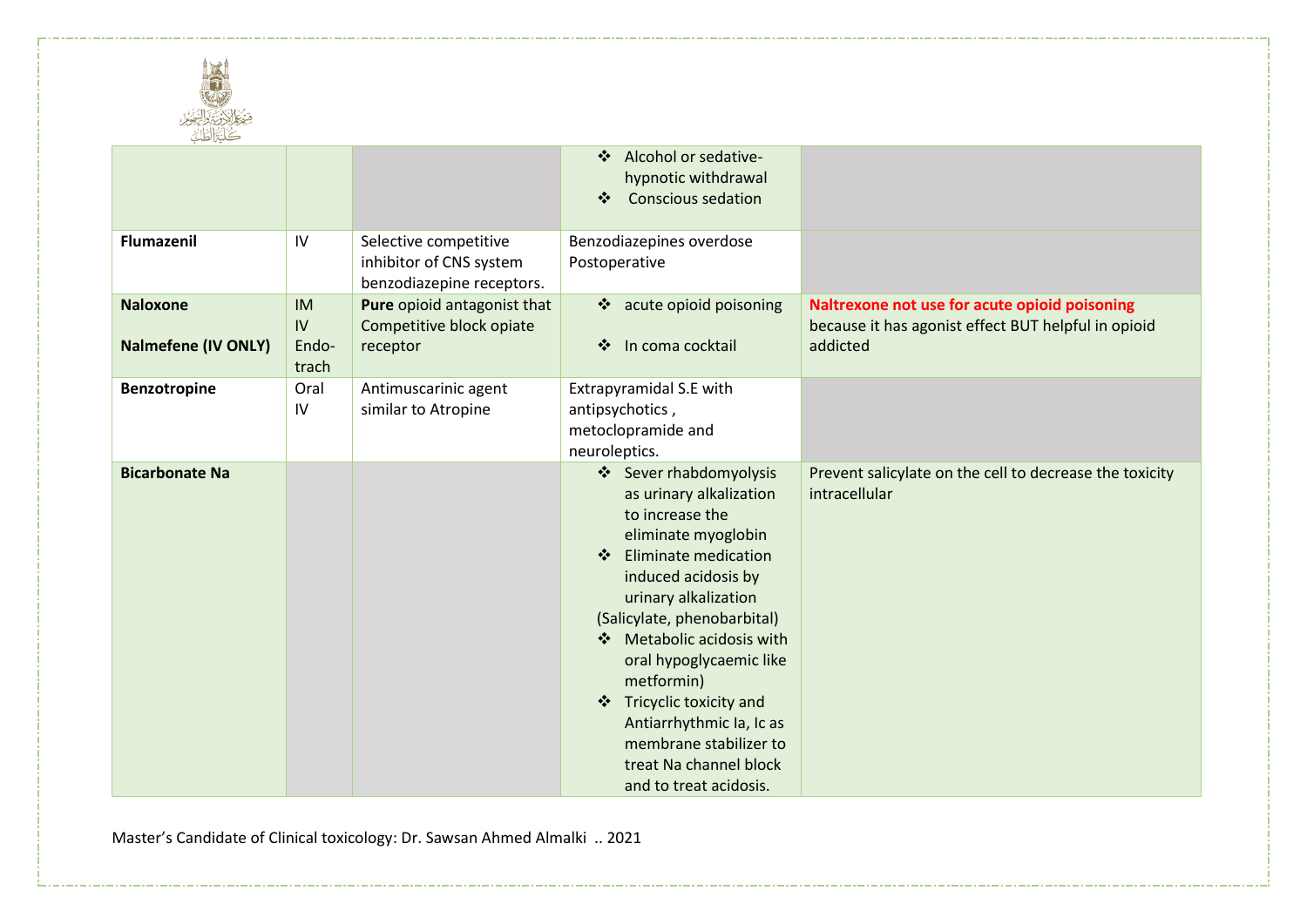

| كليترالطك                |    |                                                                                       |                                                                                                                                                 |                                                                                      |
|--------------------------|----|---------------------------------------------------------------------------------------|-------------------------------------------------------------------------------------------------------------------------------------------------|--------------------------------------------------------------------------------------|
|                          |    |                                                                                       | ❖ Hyperkalaemia to shift<br>K intracellular.<br>Cardiotoxicity<br>❖<br>Iron ingestion by lavag<br>❖                                             |                                                                                      |
| <b>Botulin antitoxin</b> | IV | Antibodies of C.botulium<br>inactivate freely botulin<br>toxin                        | Botulin toxicity by C.botulium<br>Affect nerves system and cause<br>paralysis.                                                                  | Give it as soon as possible to avoid respiratory failure<br>due to muscle paralysis. |
| <b>Bromocriptine</b>     |    |                                                                                       | Neuroleptic malignant<br>syndrome                                                                                                               |                                                                                      |
| Calcium                  |    |                                                                                       | ❖ Ca antagonist overdose<br>with hypotension<br>(Verapamil).<br>❖ Symptomatic<br>hypocalcaemia<br>Sever hyperkalaemia<br>❖<br>with cardiotoxic. | Don't use with Digitalis toxicity                                                    |
|                          |    |                                                                                       | Cyanide antiodote package                                                                                                                       |                                                                                      |
| <b>Nitrite Na, Amyl</b>  |    | Change oxy-Hb to Met-Hb<br>which will bind with<br>Cyanide to produce<br>Cyano-met Hb | Cyanide poisoning                                                                                                                               |                                                                                      |
| <b>Thiosulfate Na</b>    |    | Bind with Cyano-met Hb to<br>produce non-toxic complex<br>Na thiocyanate              |                                                                                                                                                 |                                                                                      |
| Hydroxocobalamin         | IM | Exchange -OH group with<br>free Cyanide >> non-toxic<br>complex<br>(cyanocobalamin)   | Cyanide poisoning<br>❖<br>Pernicious anemia<br>❖                                                                                                | Slow effect                                                                          |
| <b>Methylene blue</b>    |    |                                                                                       | Eliminate Met-Hb after<br>$\frac{1}{2}$<br>use Cyanide antiodote<br>package                                                                     |                                                                                      |